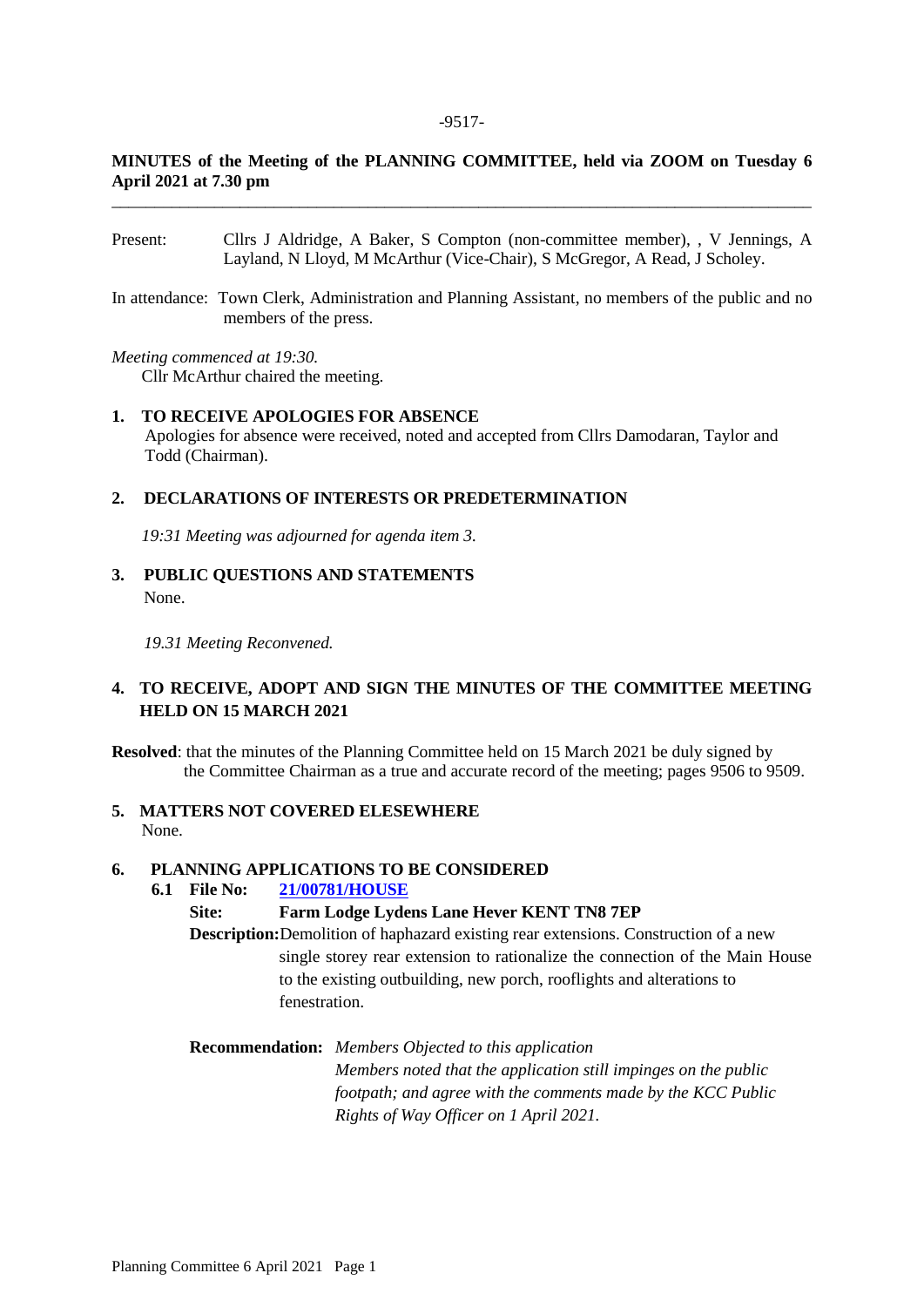## **6.2 Ref No: [21/00789/HOUSE](https://pa.sevenoaks.gov.uk/online-applications/applicationDetails.do?activeTab=summary&keyVal=QQ0C3XBK0LO00)**

**Site: 122 High Street Edenbridge KENT TN8 5AY** 

**Description:**Erection of a single storey rear extension. Demolish majority of existing outhouse and reconstruct

**Recommendation:** *Members supported this application provided the appropriate flood risk assessments take place and requirements are met.*

## **INFORMATION**

- **6.3 File No: SE/21/00710/DETAIL Site: Land North West Of Junction With St Johns Way Station Road Edenbridge KENT TN8 6HL Description:**Details pursuant to condition 16 (electrical charging point) subject to 20/01662/FUL
- **6.4 File No: SE/21/00784/NMA Site: Silverwood 19 Ridge Way Edenbridge KENT TN8 6AU Description:**Non material amendment to 20/01544/HOUSE
- **6.5 File No: SE/21/00745/DETAIL**

**Site: 139 – 143 High Street Edenbridge KENT TN8 5AX Description:Proposal Details pursuant to condition 1 (Flood Risk Assessment) of** 20/03082/PAC.

6.3-6.5 were noted.

**7. SDC PLANNING DECISIONS** Received and noted – items 7.1 to 7.7.

## **8. PLANNING BUSINESS**

## **8.1 APPEAL**

 **File No: 17/03929/HOUSE Site: Leydens Farm Lydens Lane Hever KENT TN8 7EP Description:Appeal against issue of Enforcement Notice for: Erection of an office building without planning permission Date Received: 17 March 2021**

Noted; and that there was no right to comment.

## **8.2 APPEAL**

**File No: [20/02846/HOUSE](https://pa.sevenoaks.gov.uk/online-applications/applicationDetails.do?activeTab=summary&keyVal=QHQKAVBKHOU00)**

**Site: Applewood Swan Lane Edenbridge KENT TN8 6AT Description: Appeal under S78 against refusal of a Householder Application Date Received: 18 March 2021**

Noted; representations could be submitted directly.